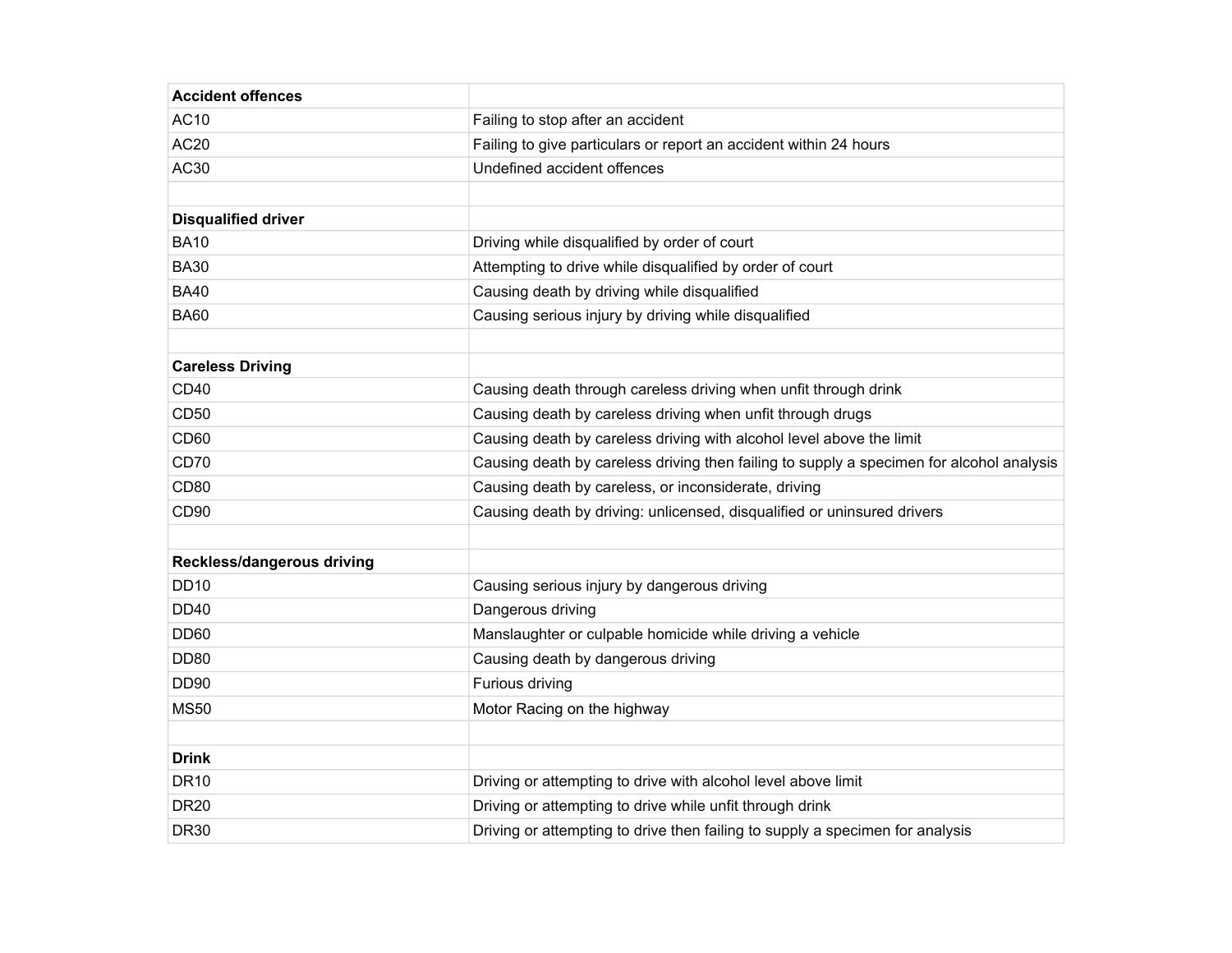| <b>DR31</b>                  | Driving or attempting to drive then refusing to give permission for analysis of a blood<br>sample that was taken without consent due to incapacity                        |
|------------------------------|---------------------------------------------------------------------------------------------------------------------------------------------------------------------------|
| <b>DR40</b>                  | In charge of a vehicle while alcohol level above limit                                                                                                                    |
| <b>DR50</b>                  | In charge of a vehicle while unfit through drink                                                                                                                          |
| <b>DR60</b>                  | Failure to provide a specimen for analysis in circumstances other than driving or<br>attempting to drive                                                                  |
| <b>DR61</b>                  | Refusing to give permission for analysis of a blood sample that was taken without<br>consent due to incapacity in circumstances other than driving or attempting to drive |
| <b>DR70</b>                  | Failing to provide specimen for breath test                                                                                                                               |
|                              |                                                                                                                                                                           |
| <b>Drugs</b>                 |                                                                                                                                                                           |
| <b>DG10</b>                  | Driving or attempting to drive with drug level above the specified limit                                                                                                  |
| <b>DG60</b>                  | Causing death by careless driving with drug level above the limit                                                                                                         |
| <b>DR80</b>                  | Driving or attempting to drive when unfit through drugs                                                                                                                   |
| <b>DG40</b>                  | In charge of a vehicle while drug level above specified limit                                                                                                             |
| <b>DR90</b>                  | In charge of a vehicle when unfit through drugs                                                                                                                           |
|                              |                                                                                                                                                                           |
| <b>Insurance</b>             |                                                                                                                                                                           |
| <b>IN10</b>                  | Using a vehicle uninsured against third party risks                                                                                                                       |
|                              |                                                                                                                                                                           |
| <b>Licence offences</b>      |                                                                                                                                                                           |
| <b>LC20</b>                  | Driving otherwise than in accordance with a licence                                                                                                                       |
|                              |                                                                                                                                                                           |
| <b>Special code</b>          |                                                                                                                                                                           |
| TT99                         | Totting up                                                                                                                                                                |
|                              |                                                                                                                                                                           |
| Theft or unauthorised taking |                                                                                                                                                                           |
| <b>UT10</b>                  | Taking and driving away without consent or attempt thereat                                                                                                                |
| <b>UT20</b>                  | Stealing or attempting to steal a vehicle                                                                                                                                 |
| <b>UT30</b>                  | Going equipped for stealing or taking a vehicle                                                                                                                           |
| <b>UT40</b>                  | Taking/driving/be carried in a vehicle without consent                                                                                                                    |